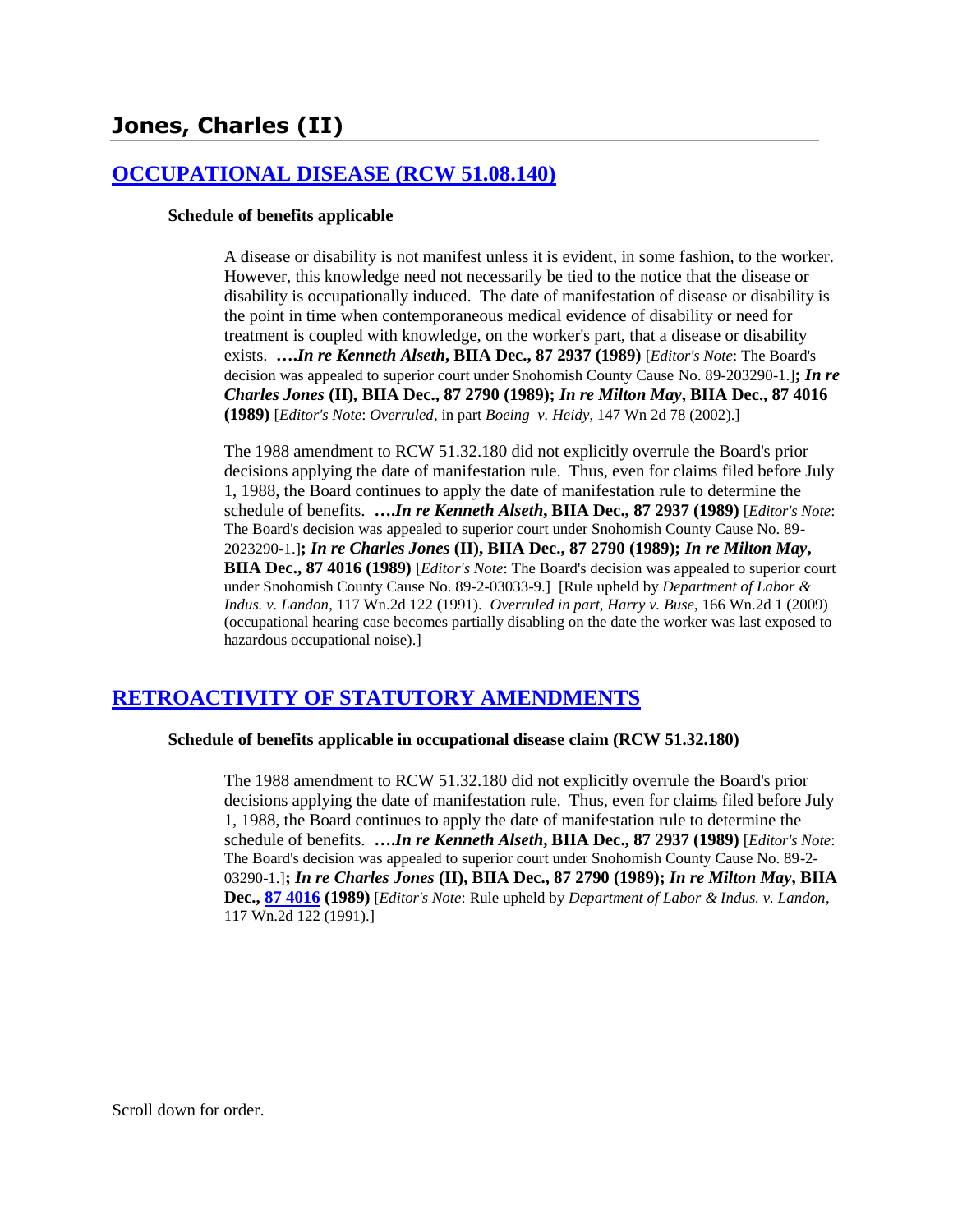## **BEFORE THE BOARD OF INDUSTRIAL INSURANCE APPEALS STATE OF WASHINGTON**

**)**

**IN RE: CHARLES JONES ) DOCKET NOS. 87 2790 and 87 2971**

**CLAIM NO. K-262781 ) DECISION AND ORDER**

APPEARANCES:

Claimant, Charles Jones, by William H. Taylor

Self-Insured Employer, Weyerhaeuser Company, by Roberts, Reinisch & Klor (withdrawn), and by Kathryn D. Fewell

Department of Labor and Industries, by The Attorney General, per Ann Silvernale and John Wasberg, Assistants, and Laurel Anderson, Paralegal

The appeal assigned Docket No. 87 2790 is an appeal filed on August 12, 1987 by the claimant from an order of the Department of Labor and Industries dated August 6, 1987. The appeal assigned Docket No. 87 2971 is an appeal filed on August 24, 1987 by the self-insured employer, Weyerhaeuser Company, from the same order of the Department of Labor and Industries dated August 6, 1987. The order was entered pursuant to the Board order of January 2, 1987 and corrected and superseded orders dated March 5, 1987, March 6, 1987, and March 11, 1987. The August 6, 1987 order determined that claimant had sustained a permanent partial disability equal to 69.875% of complete loss of hearing in both ears as a result of exposure to injurious levels of noise while in the course of employment with Weyerhaeuser prior to1971 and closed the claim with a total award equal to \$8,385.00, less prior reimbursement to the employer from the accident fund of \$10,061.28, and with an overpayment due from the employer in the amount of \$1,676.28. **REVERSED AND REMANDED**.

# **DECISION**

Pursuant to RCW 51.52.104 and RCW 51.52.106, these matters are before the Board for review and decision on a timely Petition for Review filed by the Department of Labor and Industries to a Proposed Decision and Order issued on September 23, 1988 in which the order of the Department dated August 6, 1987 was reversed and the claim remanded to the Department with directions to issue an order closing the claim with a permanent partial disability award equal to 69.875% of the complete loss of hearing in both ears to be paid on the basis of the benefit schedule in effect in 1976, less prior payments thereof.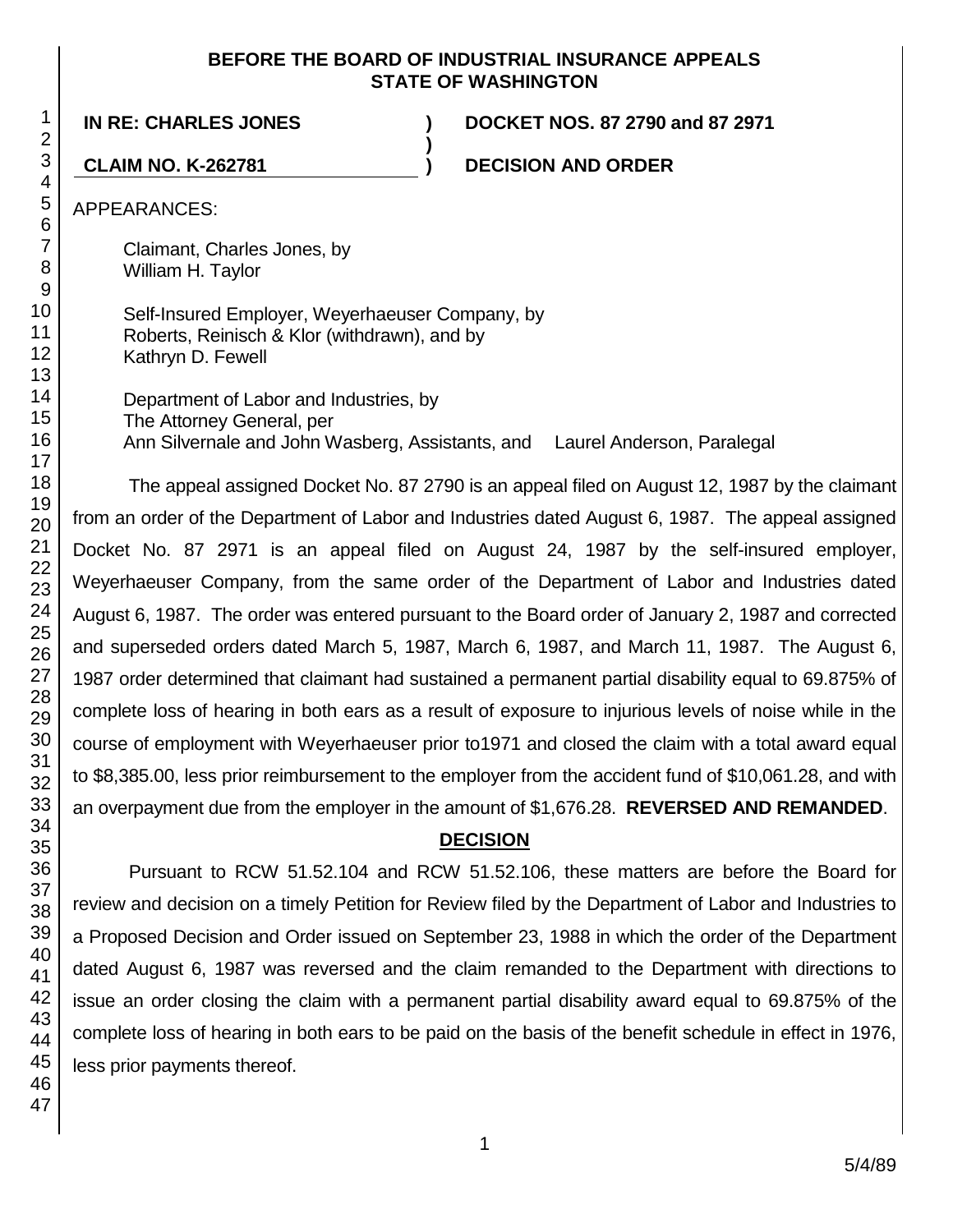The Board has reviewed the evidentiary rulings in the record of proceedings and finds that no prejudicial error was committed and said rulings are hereby affirmed. The parties agreed that the record should include the Proposed Decision and Order and the Decision and Order entered by the Board in Docket No. 70,660, a prior appeal involving Mr. Jones' hearing loss claim. The Proposed Decision and Order is marked Exhibit No. 2 and the Decision and Order is marked Exhibit No. 3. Both are hereby admitted to evidence.

Although we agree with our Industrial Appeals Judge's ultimate determination, we believe it is necessary to set forth our reasoning for so concluding. By way of background, this claim was previously before us in 1985-1987. The Board at that time determined that the claimant's permanent partial disability equaled 69.875% of complete loss of hearing in both ears; that the claimant was last exposed to injurious noise at Weyerhaeuser prior to 1971; and that the state fund, rather than the self-insured employer, was financially responsible for payment of the permanent partial disability award. Thus, both the payor and the extent of Mr. Jones' disability caused by hearing loss were established by our final, unappealed order in the prior appeal under Docket No. 70,660.

The sole issue remaining in this appeal is which schedule of benefits applies to the payment of Mr. Jones' permanent partial disability award. The Department paid the award in accord with the schedule of benefits which was in effect until July 1, 1971, consistent with the date of last injurious exposure. Mr. Jones and the self- insured employer initially contended that the appropriate schedule was the one in effect from March 1979 through June of 1986. The Proposed Decision and Order found that the appropriate schedule was that which was in effect until March 23, 1979, applying the date of manifestation rule. Only the Department has petitioned from that determination.

Our prior decision in Docket No. 70,660 established that:

- 2. The claimant's application for compensation was filed within one year of the date he had notice from a physician that his hearing loss was occupationally related.
- 3. The claimant was employed by Weyerhaeuser as a saw mill worker between 1946 and 1985. Between 1947 and the fall of 1984 he was exposed to constant noise from mill equipment on an eight hour a day basis. He first noticed a problem with his hearing in approximately 1976 and began wearing a hearing aid in 1976. He used cotton to plug his ears between 1969 and 1971 and from 1971 onward used rubber ear plugs.
- 4. The claimant was exposed to injurious levels of noise between 1947 and 1970 while in the course of employment with Weyerhaeuser.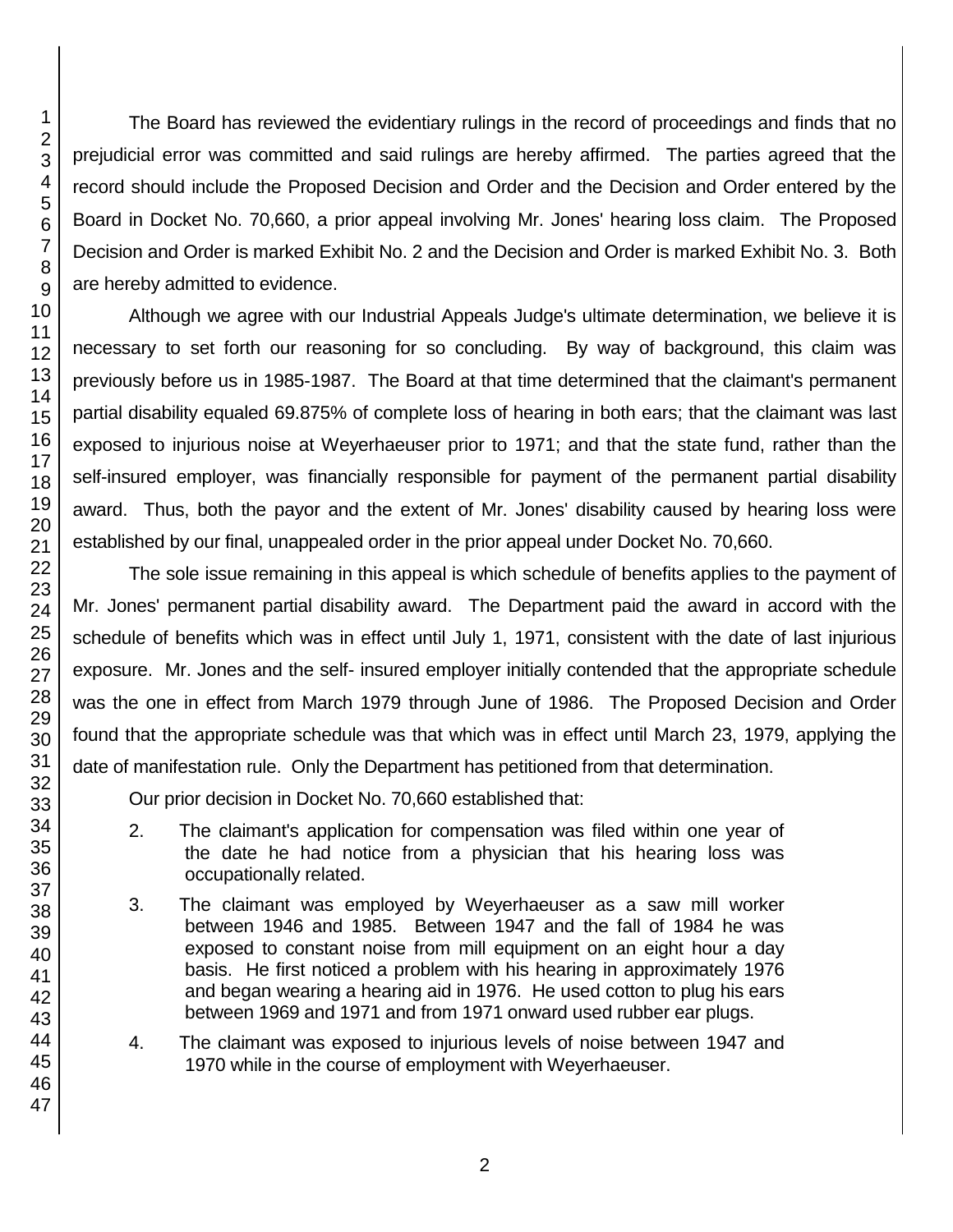- 5. The claimant was not exposed to injurious levels of noise from 1971 to 1985 while in the course of his employment with Weyerhaeuser.
- 6. Between 1947 and 1970 the claimant suffered hearing loss in both ears as a proximate result of his exposure to injurious noise levels while in the course of employment with Weyerhaeuser.
- 7. The last injurious noise exposure suffered by the claimant while in the course of employment with Weyerhaeuser occurred prior to 1971.
- 8. On January 1, 1972 Weyerhaeuser became a self- insured employer under the Washington Industrial Insurance Act. Prior to that date, Weyerhaeuser was insured with the Department of Labor and Industries State Fund for workers' compensation coverage.
- 9. As of March 28, 1985 the claimant's hearing loss causally related to his occupational noise exposure was fixed.
- 10. As of March 28, 1985, as a proximate result of injurious levels of noise exposure while in the course of employment with Weyerhaeuser, the claimant sustained a permanent partial disability equal to 69.875% of the complete loss of hearing to both ears.

The only medical testimony presented in this appeal was that of Dr. Richard L. Voorhees. Dr. Voorhees is certified by the American Academy of Otolaryngology and Head and Neck Surgery. He specializes in otology, which concerns diseases of the ear. Dr. Voorhees characterized noise-induced hearing loss as a series of repetitive injuries rather than a traditional disease process. He explained that permanent hearing loss occurs during the exposure itself and not afterward, and that any permanent change in ability to hear should therefore be detectable at a time contemporaneous to the exposure. There is no evidence with respect to audiometric tests administered to Mr. Jones in this record.

Although not dealing with disability caused by the loss of hearing, the majority of this Board has on at least two occasions determined that the appropriate schedule of benefits applicable to an occupational disease claim is the schedule of benefits in effect at the time of manifestation of disability. In re Robert A. Wilcox, BIIA Dec., 69,954 (1986) and In re Otto Weil, Dec'd., BIIA Dec., 86 2814 (1987). In Wilcox we abandoned the rule tying the schedule of benefits to the last injurious exposure in favor of a rule which based the determination of the appropriate schedule on manifestation of disability. Our position was further delineated in Weil, where we affirmed our determination that the date of manifestation of disability would, in claims involving occupational disease, determine the appropriate schedule of benefits.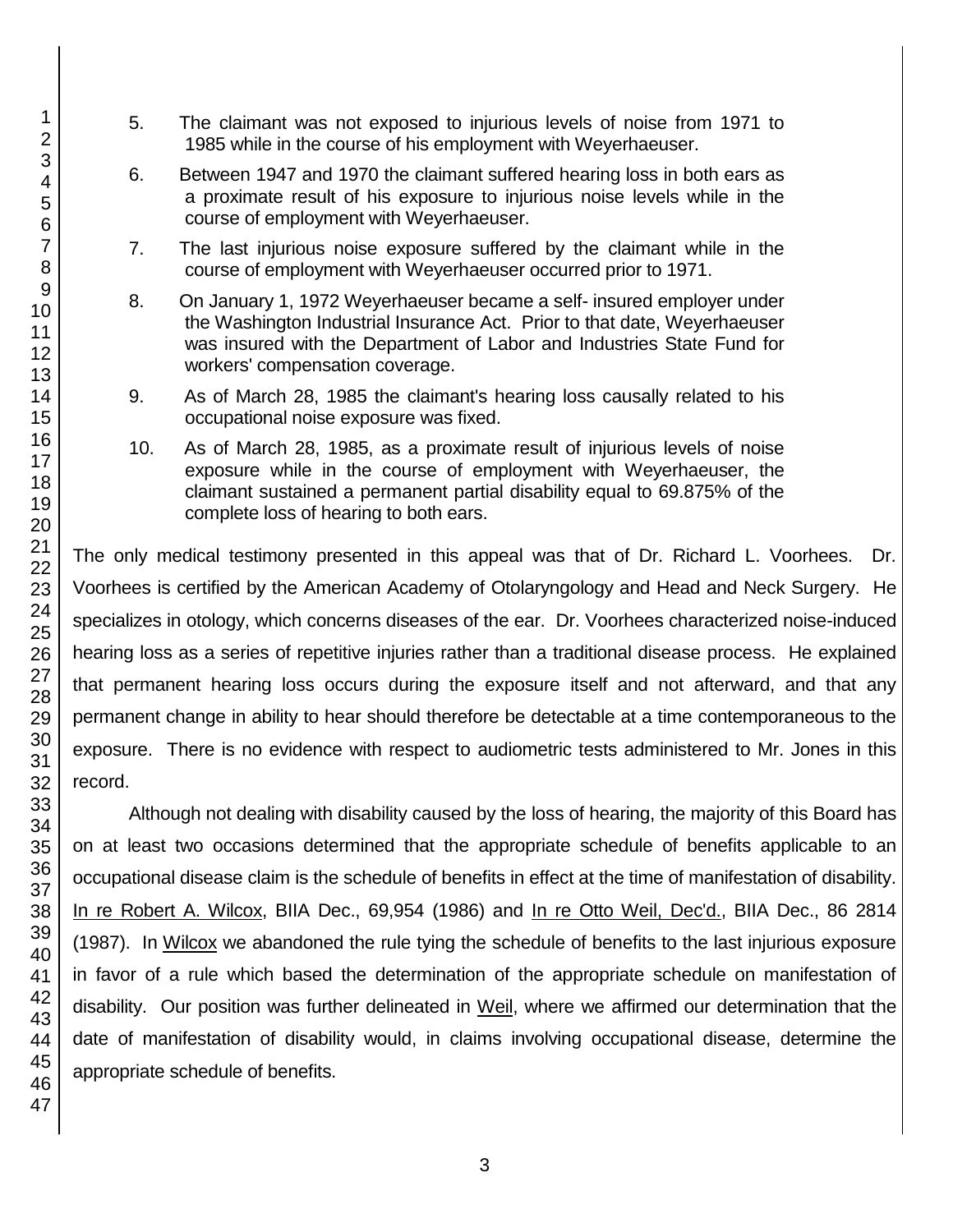In 1988 the Legislature amended RCW 51.32.180 to read as follows:

. . . For claims filed on or after July 1, 1988, the rate of compensation for occupational disease shall be established as of the date the disease requires medical treatment or becomes totally or partially disabling, whichever occurs first, and without regard to the date of filing the claim.

We do not believe that the 1988 legislative changes to RCW 51.32.180 reflect a legislative intent to preclude the application of the date of manifestation rule, as articulated in Wilcox and Weil, to claims filed prior to July 1, 1988. The Wilcox decision was identified as a significant decision of the Board in our original publication of Significant Decisions, which became available in June, 1987. We assume that the Legislature, which had directed us to publish our significant decisions, (See RCW 51.52.160), was fully aware that the Board had abandoned the date of last injurious exposure rule in favor of a date of manifestation rule. We agree with our Industrial Appeals Judge that the 1988 amendments evidence legislative agreement with the Board's determination of the issues presented in the Wilcox case.

Pursuant to the 1988 legislative amendment, the Department promulgated a new regulation, WAC 296-14-350. The Department's WAC goes beyond the legislation by stating:

> (2) The compensation schedules and wage base for claims filed prior to July 1, 1988, shall be determined according to the schedule in effect and the wage paid, if wage based schedules apply, at the time of the last injurious exposure to the substance or hazard giving rise to the claim for compensation.

The Legislature itself in no way indicated that, for claims filed prior to July 1, 1988, a different rule should apply. Since the Legislature did not explicitly overrule the Board majority's interpretation of the statute as it read prior to 1988, we must assume that the Legislature acquiesced in such statutory construction. Thus, we conclude that the 1988 Legislature merely clarified what it meant by the date of manifestation by defining it as "the date the disease requires medical treatment or becomes totally or partially disabling, whichever occurs first. . . ." The 1988 amendments do not specifically preclude application of the date of manifestation rule, as enunciated in the prior Decisions and Orders of Wilcox and Weil, to claims filed prior to July 1, 1988.

In so concluding, we are mindful of the legislative mandate that "[t]his title shall be liberally construed for the purpose of reducing to a minimum the suffering and economic loss arising from injuries and/or death occurring in the course of employment." RCW 51.12.010. Without an explicit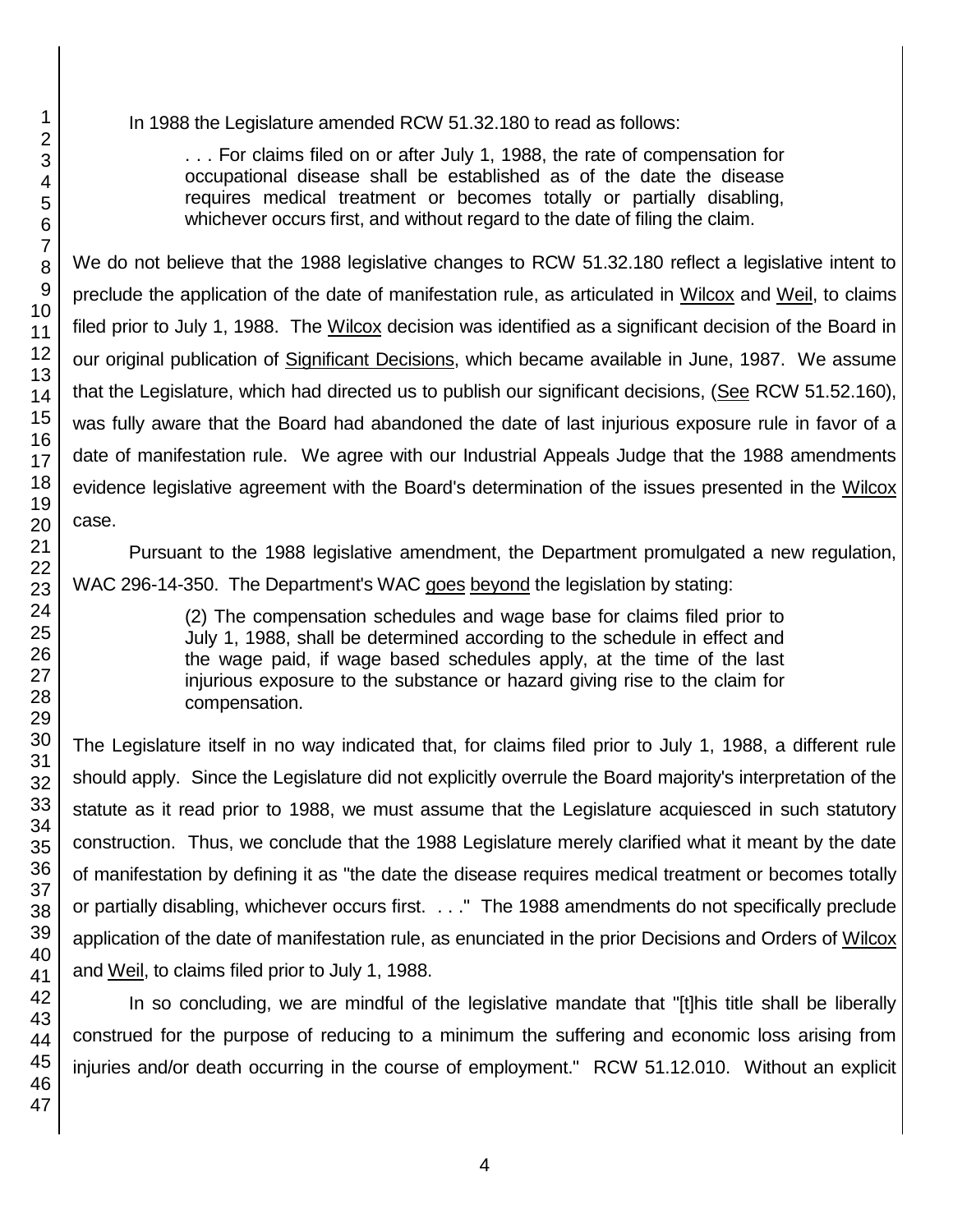statement from the Legislature that the date of manifestation rule does not apply to claims filed prior to July 1, 1988, we cannot make such an inference from the 1988 amendments.

We agree with our Industrial Appeals Judge on the sub-issue of when Mr. Jones' disability became manifest, but we do not entirely agree with his rationale. He focused almost exclusively on "disability", rather than looking to the entire phrase "manifestation of disability". He reasoned that the existence of a functional impairment was irrelevant unless it forced a claimant to seek treatment or affected his wage earning capacity. He therefore concluded that Mr. Jones' functional hearing impairment did not become a "disability" until he first purchased and began wearing a hearing aid in 1976. While we agree with the result, we believe our Industrial Appeals Judge's conclusion is premised on a misunderstanding of the nature of permanent partial disability.

Permanent total disability and temporary total disability, by definition, connote a loss of wage earning capacity. Permanent partial disability, on the other hand, is a completely separate concept. While loss of earning power has been taken into account by the Legislature in creating the schedules for permanent partial disability awards, such awards are predicated on loss of bodily function and not on loss of earning power. Fochtman v. Department of Labor and Industries, 7 Wn. App. 286, 293-294 (1972); Page v. Department of Labor and Industries, 52 Wn.2d 706 (1958). Inability to work is not, in itself, evidence of loss of bodily function. Ellis v. Department of Labor and Industries, 88 Wn.2d 844, 853 (1977). Likewise, a worker may suffer from a functional loss and not sustain any loss of earning power. It does not appear that Mr. Jones' hearing loss has ever precluded him from engaging in employment, yet his loss is certainly a "disability" compensable under our Act. Further, the compensability of his disability does not depend on it being amenable to treatment.

Although we reach the same result as our Industrial Appeals Judge, we analyze the question of when Mr. Jones' occupational disease or disability became manifest somewhat differently. Rather than focusing solely on "disability" we broaden our scope to encompass "manifestation." The word "manifest" is defined in the Compact Edition of the Oxford English Dictionary 1715 (1971) as: "1. Clearly revealed to the eye, mind or judgement; open to view or comprehension; obvious." It is defined in Webster's Third New International Dictionary 1375 (1986) as: "1a: Capable of being readily and instantly perceived by the senses and esp. by the sight: not hidden or concealed: open to view . . . b: Capable of being easily understood or recognized at once by the mind: not obscure: OBVIOUS."

Implied in these definitions is the requirement that the disease or disability must be apparent to someone; some person must know that the disease or disability exists. We conclude that a disease or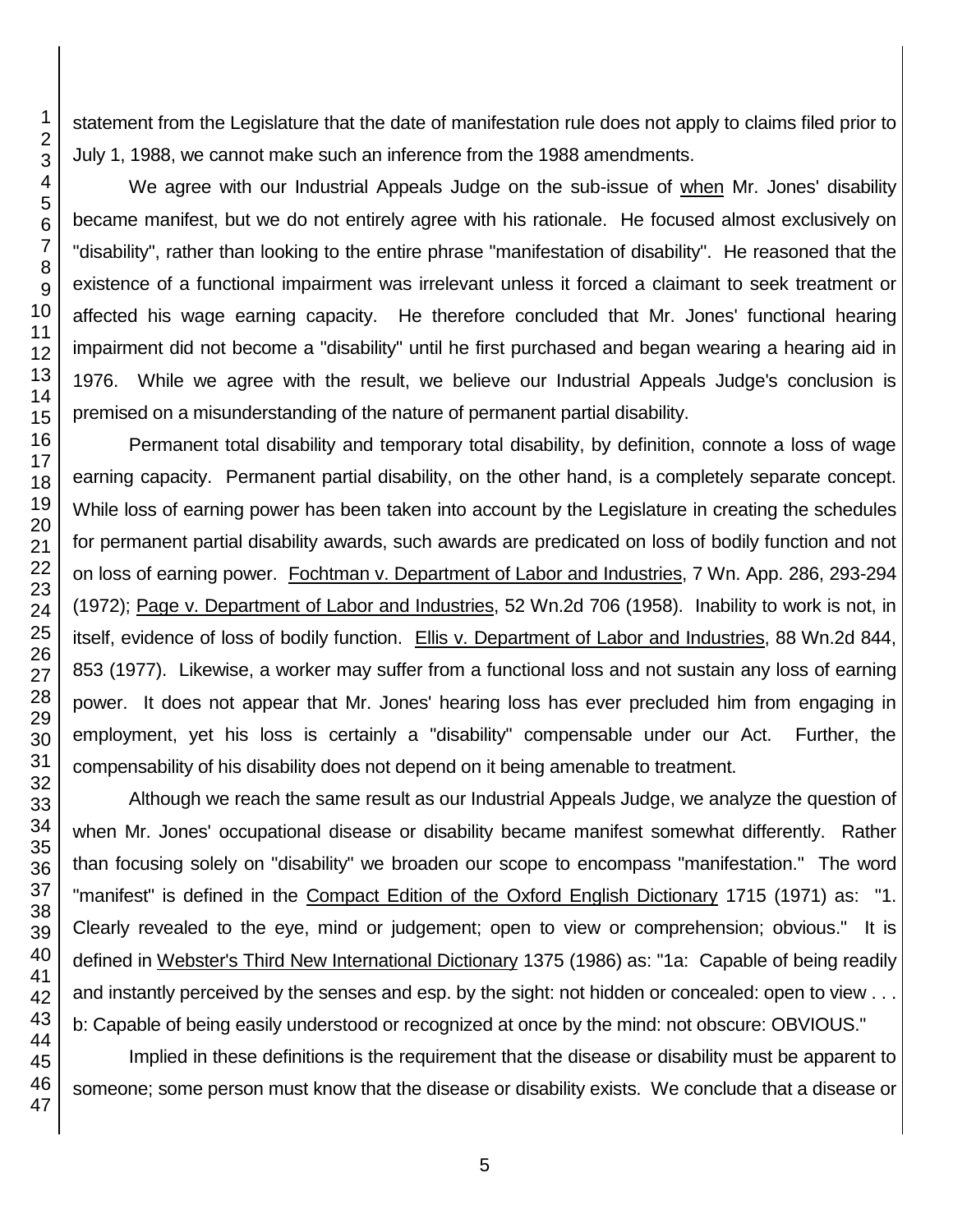disability is not manifest unless it is evident, in some fashion, to the worker. However, this knowledge need not necessarily be tied to notice that the hearing loss is occupationally induced. Our interpretation in this regard is in accord with our prior decision in Wilcox. There the worker was notified by a physician of the occupational nature of his condition in March or April of 1978. However, his lung had been surgically removed previously on November 20, 1975. The Board majority held that Mr. Wilcox's disease or disability manifested itself on November 20, 1975, when his lung was removed.

The question of whether Mr. Jones knew he had a permanent hearing impairment in 1970 is simply not addressed in this sparse record. Indeed, the record before us contains no indication that any audiometric tests were performed, although obviously such testing must have occurred, since it is a prerequisite to a permanent partial disability award. Based on the record before us, we cannot conclude that Mr. Jones knew, in 1970, that he had a hearing impairment.

Dr. Voorhees testified that noise-induced hearing loss occurs at the 3000 and 4000 frequencies and sometimes at 6000. He later elaborated that, with noise-induced hearing loss, "the low and midfrequencies are usually within the normal range of hearing depending upon the duration of noise exposure and the intensity and the greatest losses occur in the area of 2000 to 6000 cycles per second. . . ." Tr. 6/17/88 at 10-11. There is no testimony in this record as to whether hearing loss at the higher frequencies is within the conversational range, which would presumably be more noticeable to a worker.

In addition, Dr. Voorhees noted that noise-induced hearing loss can also be temporary in nature.

> [D]uring the time of exposure a temporary loss may often occur and an individual employee can go through this what is called a temporary threshold shift exposure after exposure with recovery between until somewhere down the line the inner ear no longer recovers and then hearing loss is permanent.

Tr 6/17/88 at 13. Although apparently Mr. Jones' hearing loss was permanent in 1970, there is nothing in this record to suggest that he was aware he had sustained a permanent hearing loss as of that time. If he was aware that he had sustained any hearing loss at all, he may well have viewed the impairment as temporary, and hence non-compensable, in nature.

Furthermore, while not strictly applicable here, the 1988 legislation offers some guidance. It speaks of manifestation in terms of the date the condition "requires treatment or becomes totally or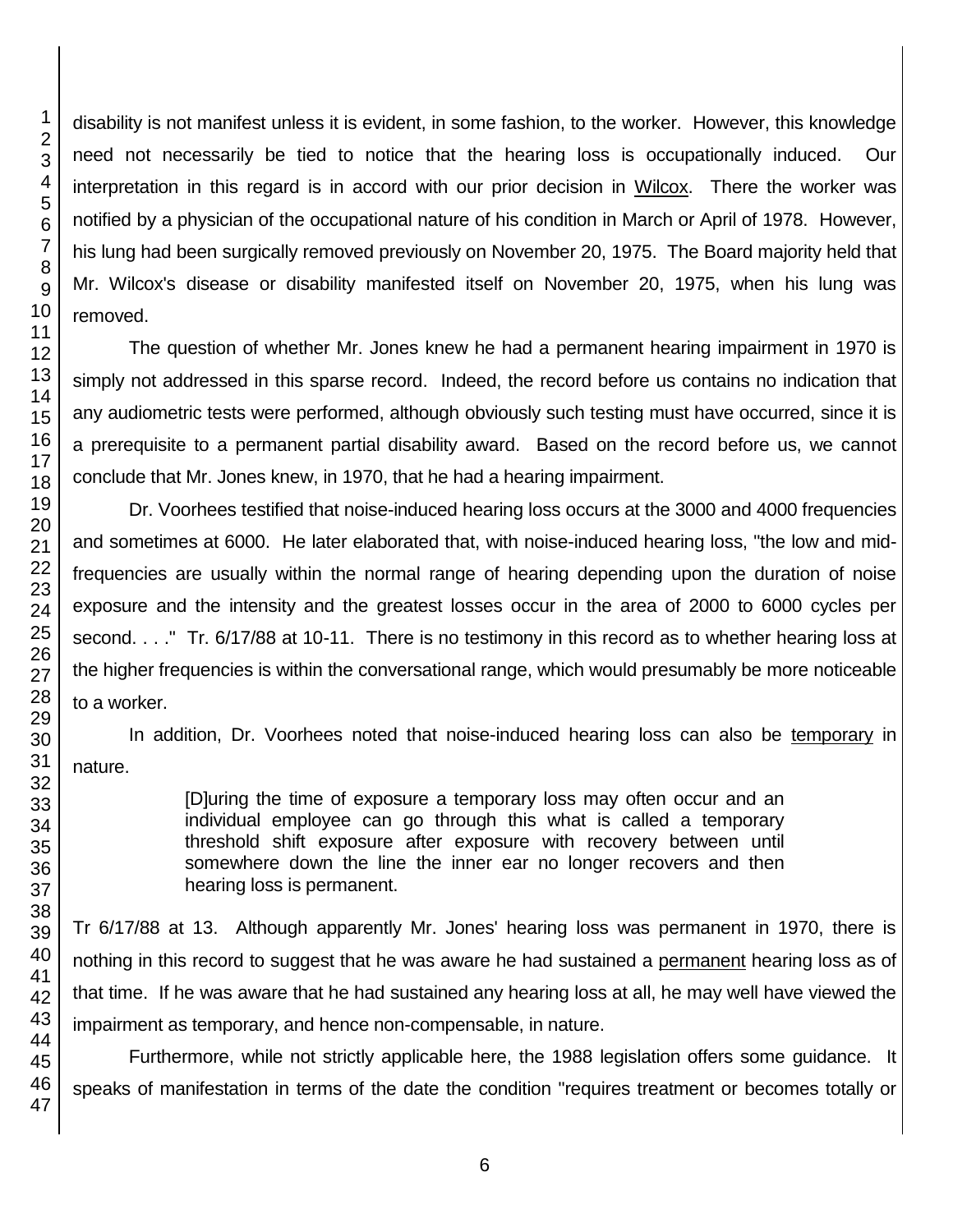partially disabling.' There is no evidence that Mr. Jones' hearing loss has ever been totally disabling or productive of any loss of earning power. Mr. Jones first noticed a problem with his hearing in 1976 and began wearing a hearing aid at that time. The question of when his hearing loss became permanently partially disabling is more difficult.

We are hampered by the limited nature of the record before us on this issue. Without having any audiograms before us, we cannot say that Mr. Jones would have received a permanent partial disability award if he had filed his claim in 1970. The Department currently rates permanent partial disability for hearing loss by considering the frequencies of 500 Hz 1000 Hz, 2000 Hz, and 3000 Hz. Workers' Compensation Manual, at B-31. However, in the 1970's and early 1980's it was the Department's policy to exclude the 3000 level from the computation. In re Matt L. Minerich, Dckt. No. 48,253 (May 12, 1978); In re Earl Cameron, Dckt. No. 48,766 (March 7, 1978).

In addition, WAC 296-62-09011 as it read as of 1980 provided, in part: "The medical profession has defined hearing impairment as an average hearing threshold level in excess of 25 decibels (ANSI S3.6- 1969) at 500, 1000, and 2000 Hz, . . .." By 1981-1982, that WAC had been amended to read: "The medical profession has defined hearing impairment as an average hearing threshold level in excess of 25 decibels (ANSI S3.6-1969 (R1973)) at 500, 1000, 2000, and 3000 Hz, ...." (Emphasis added)

In light of these shifting standards for evaluation of hearing loss permanent partial disability, the record does not establish whether Mr. Jones in fact had a compensable permanent partial disability back in 1970. Certainly there is nothing in the record to suggest that a physician had rated his permanent partial disability at that time.

Given all these circumstances, we will not permit the Department to effectively "back date" Mr. Jones' permanent partial disability award by six years. As the self-insured employer noted in its notice of appeal:

> The Order appears to be both prejudicial to the worker and the employer alike. The question before the Board appears to be whether the Department or any Adjudicative body should be allowed to designate a date of injury prior to the date of filing of a claim.

> We question the wisdom of condoning this practice and we see many instances where this situation could be abused to by both the State Fund and Employer to change dates of injuries to accommodate a lower permanent partial disability schedule.